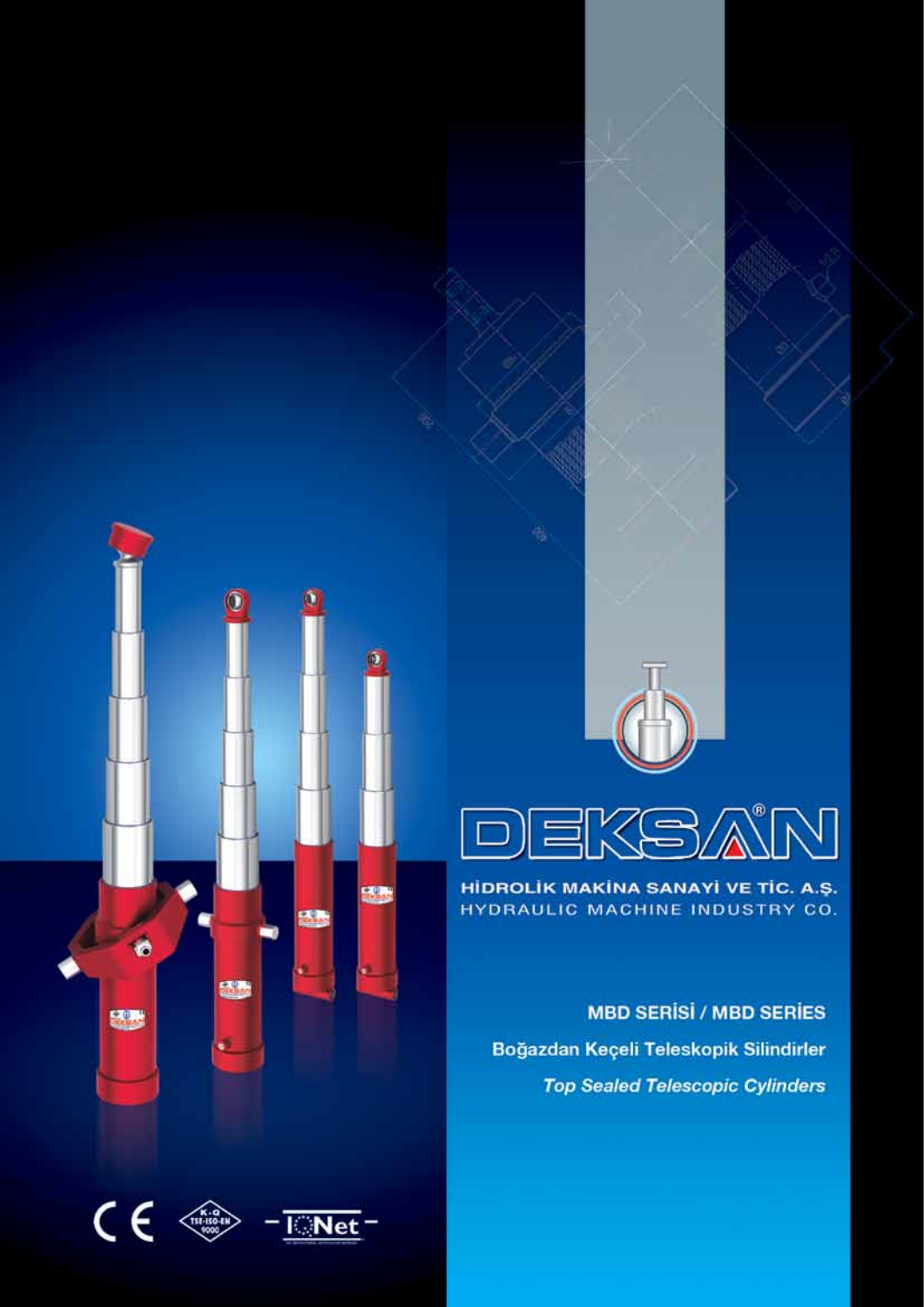# ÔDEKSAN

**Boğazdan Keçeli Teleskopik Silindirler** *Top Sealed Telescopic Cylinders*







Bu ürünle birlikte "Strok Kontrol Valfi" (DEK.11.22.01) kullanılmazsa, ürün garanti kapsamı dışındadır. *If it is not used "stroke safety valve" (DEK.11.22.01) together with this Product we can not give our warranty.*

### **BOĞAZDAN KEÇELİ HAFİF TİP TELESKOPİK SİLİNDİRLER** *TOP SEALED TELESCOPIC CYLINDERS (Light Type)*

| ÜRÜN KODU           | <b>KADEME</b>  | <b>KAPALIBOY</b>     | <b>ACIK BOY</b> | <b>STROK</b>  | YAĞ HACMİ         | <b>KAPASITE</b> | AĞIRLIK |
|---------------------|----------------|----------------------|-----------------|---------------|-------------------|-----------------|---------|
|                     |                | <b>Closed Length</b> | Open Length     | <b>Stroke</b> | <b>Oil Volume</b> | Capacity        | Weight  |
| <b>Product Code</b> | <b>Stage</b>   | $(L)$ mm             | mm              | $(Ls)$ mm     | Litre / Liter     | Ton / Ton       | Kg      |
| DEK.02.02.640.HF    | $\overline{2}$ | 640                  | 1480            | 880           | 6,8               | 5               | 25      |
| DEK.02.02.750.HF    | $\overline{2}$ | 750                  | 1830            | 1080          | 8,3               | 5               | 29      |
| DEK.02.02.800.HF    | $\overline{2}$ | 2000<br>1200<br>800  |                 |               | 8,8               | 5               | 31      |
| DEK.02.02.850.HF    | $\overline{2}$ | 850                  | 2800            | 1950          | 9,3               | 5               | 33      |
| DEK.02.03.640.HF    | 3              | 640                  | 1960            | 1320          | 7,5               | 5               | 28,3    |
| DEK.02.03.750.HF    | 3              | 750                  | 2370            | 1620          | 9,4               | 5               | 32,3    |
| DEK.02.03.800.HF    | 3              | 800                  | 2600            | 1800          | 10,3              | 5               | 35      |
| DEK.02.03.850.HF    | 3              | 850                  | 2800            | 1950          | 11,1              | 5               | 37,7    |
| DEK.02.03.900.HF    | 3              | 900                  | 3000            | 2100          | 12                | 5               | 40,5    |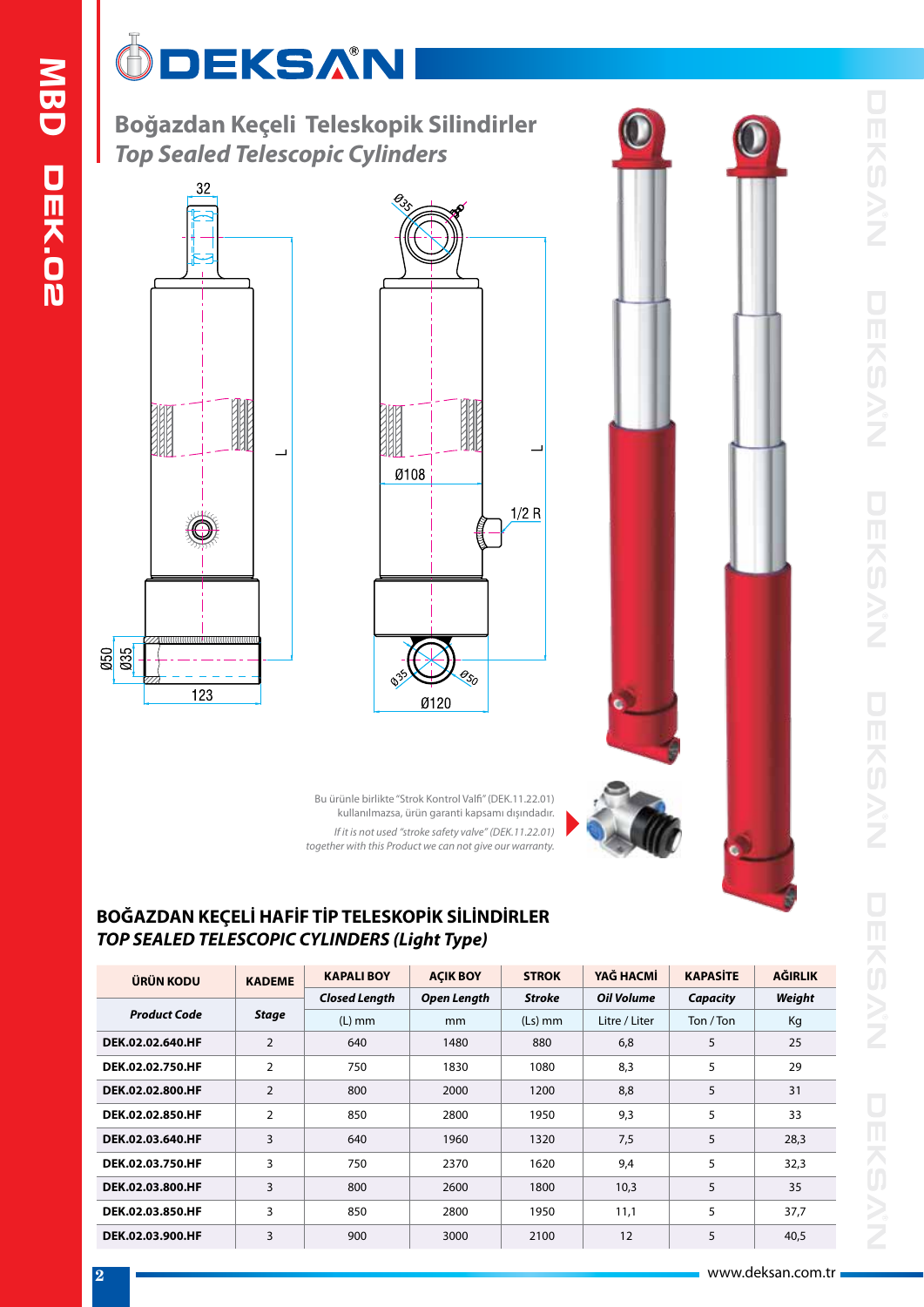

## **Boğazdan Keçeli Teleskopik Silindirler** *Top Sealed Telescopic Cylinders*







Bu ürünle birlikte "Strok Kontrol Valfi" (DEK.11.22.01) kullanılmazsa, ürün garanti kapsamı dışındadır. *If it is not used "stroke safety valve" (DEK.11.22.01) together with this Product we can not give our warranty.*



### **BOĞAZDAN KEÇELİ NORMAL TİP TELESKOPİK SİLİNDİRLER** *TOP SEALED TELESCOPIC CYLINDERS (Normal Type)*

| ÜRÜN KODU           | <b>KADEME</b> | <b>KAPALI BOY</b>    | <b>AÇIK BOY</b> | <b>STROK</b>  | YAĞ HACMİ     | <b>KAPASİTE</b> | <b>AĞIRLIK</b> |
|---------------------|---------------|----------------------|-----------------|---------------|---------------|-----------------|----------------|
|                     |               | <b>Closed Length</b> | Open Length     | <b>Stroke</b> | Oil Volume    | Capacity        | Weight         |
| <b>Product Code</b> | <b>Stage</b>  | $(L)$ mm             | mm              | $(Ls)$ mm     | Litre / Liter | Ton / Ton       | Kg             |
| DEK.02.03.640.NR    | 3             | 640                  | 1960            | 1320          | 10,9          | 7,5             | 38             |
| DEK.02.03.750.NR    | 3             | 750                  | 2370            | 1620          | 13,4          | 7,5             | 44             |
| DEK.02.03.800.NR    | 3             | 800                  | 2600            | 1800          | 14,9          | 7,5             | 47,7           |
| DEK.02.03.850.NR    | 3             | 850                  | 2800            | 1950          | 16,1          | 7,5             | 50,6           |
| DEK.02.03.900.NR    | 3             | 900                  | 3000            | 2100          | 17,3          | 7,5             | 53,5           |
| DEK.02.04.640.NR    | 4             | 640                  | 2400            | 1760          | 11,8          | 7,5             | 42             |
| DEK.02.04.750.NR    | 4             | 750                  | 2910            | 2160          | 14,5          | 7,5             | 48,8           |
| DEK.02.04.800.NR    | 4             | 800                  | 3200            | 2400          | 16            | 7,5             | 52,9           |
| DEK.02.04.850.NR    | 4             | 850                  | 3450            | 2600          | 17,4          | 7,5             | 56,45          |
| DEK.02.04.900.NR    | 4             | 900<br>3700          |                 | 2800          | 18,8          | 7,5             | 60             |
| DEK.02.04.1000.NR   | 4             | 1000                 | 4200            | 3200          | 21,3          | 7,5             | 66             |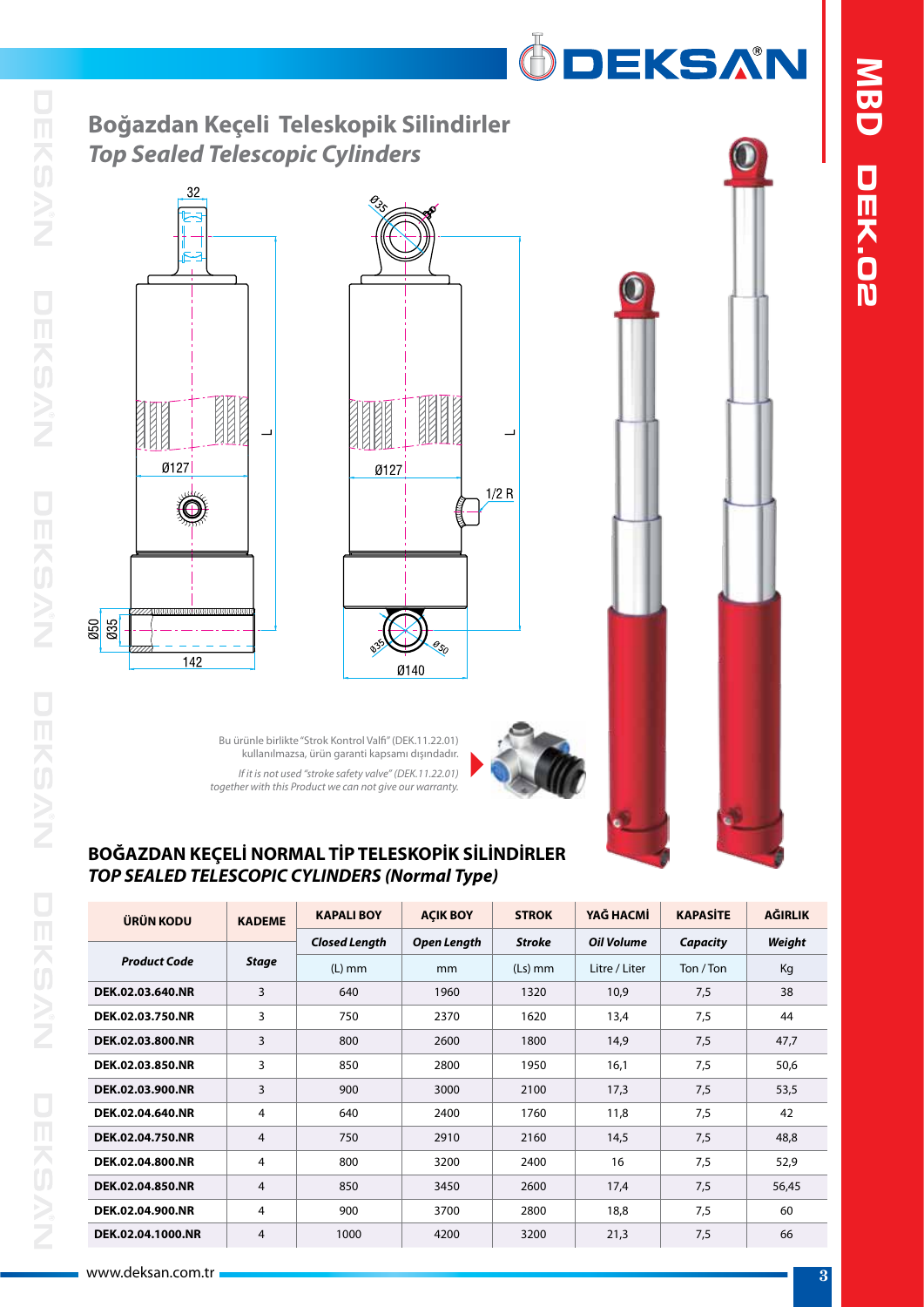# ÖDEKSAN

**Boğazdan Keçeli Teleskopik Silindirler** *Top Sealed Telescopic Cylinders*





Bu ürünle birlikte "Strok Kontrol Valfi" (DEK.11.22.01) kullanılmazsa, ürün garanti kapsamı dışındadır. *If it is not used "stroke safety valve" (DEK.11.22.01) together with this Product we can not give our warranty.*

### **BOĞAZDAN KEÇELİ AĞIR TİP TELESKOPİK SİLİNDİRLER** *TOP SEALED TELESCOPIC CYLINDERS (Heavy Type)*

| ÜRÜN KODU           | <b>KADEME</b> | <b>KAPALI BOY</b>    | <b>ACIK BOY</b> | <b>STROK</b>  | YAĞ HACMİ     | <b>KAPASITE</b> | <b>AĞIRLIK</b> |
|---------------------|---------------|----------------------|-----------------|---------------|---------------|-----------------|----------------|
|                     |               | <b>Closed Length</b> | Open Length     | <b>Stroke</b> | Oil Volume    | Capacity        | Weight         |
| <b>Product Code</b> | <b>Stage</b>  | $(L)$ mm             | mm              | $(Ls)$ mm     | Litre / Liter | Ton / Ton       | Kg             |
| DEK.02.03.640.AG    | 3             | 640                  | 1960            | 1320          | 15,6          | $10 - 15$       | 40,6           |
| DEK.02.03.750.AG    | 3             | 750                  | 2370            | 1620          | 18,5          | $10 - 15$       | 47             |
| DEK.02.03.800.AG    | 3             | 800                  | 2600            | 1800          | 20,6          | $10 - 15$       | 50,6           |
| DEK.02.03.850.AG    | 3             | 850<br>2800<br>1950  |                 | 22,35         | $10 - 15$     | 53,8            |                |
| DEK.02.03.900.AG    | 3             | 900<br>3000<br>2100  |                 | 24,1          | $10 - 15$     | 57              |                |
| DEK.02.04.640.AG    | 4             | 640                  | 2400            | 1760          | 16.6          | $10 - 15$       | 46,2           |
| DEK.02.04.750.AG    | 4             | 750                  | 2910            | 2160          | 20,3          | $10 - 15$       | 53,7           |
| DEK.02.04.800.AG    | 4             | 800                  | 3200            | 2400          | 22,5          | $10 - 15$       | 58             |
| DEK.02.04.850.AG    | 4             | 850                  | 3450            | 2600          | 24,45         | $10 - 15$       | 61,6           |
| DEK.02.04.900.AG    | 4             | 900                  | 3700            | 2800          | 26,4          | $10 - 15$       | 65,2           |
| DEK.02.04.1000.AG   | 4             | 1000                 | 4200            | 3200          | 30            | $10 - 15$       | 72,2           |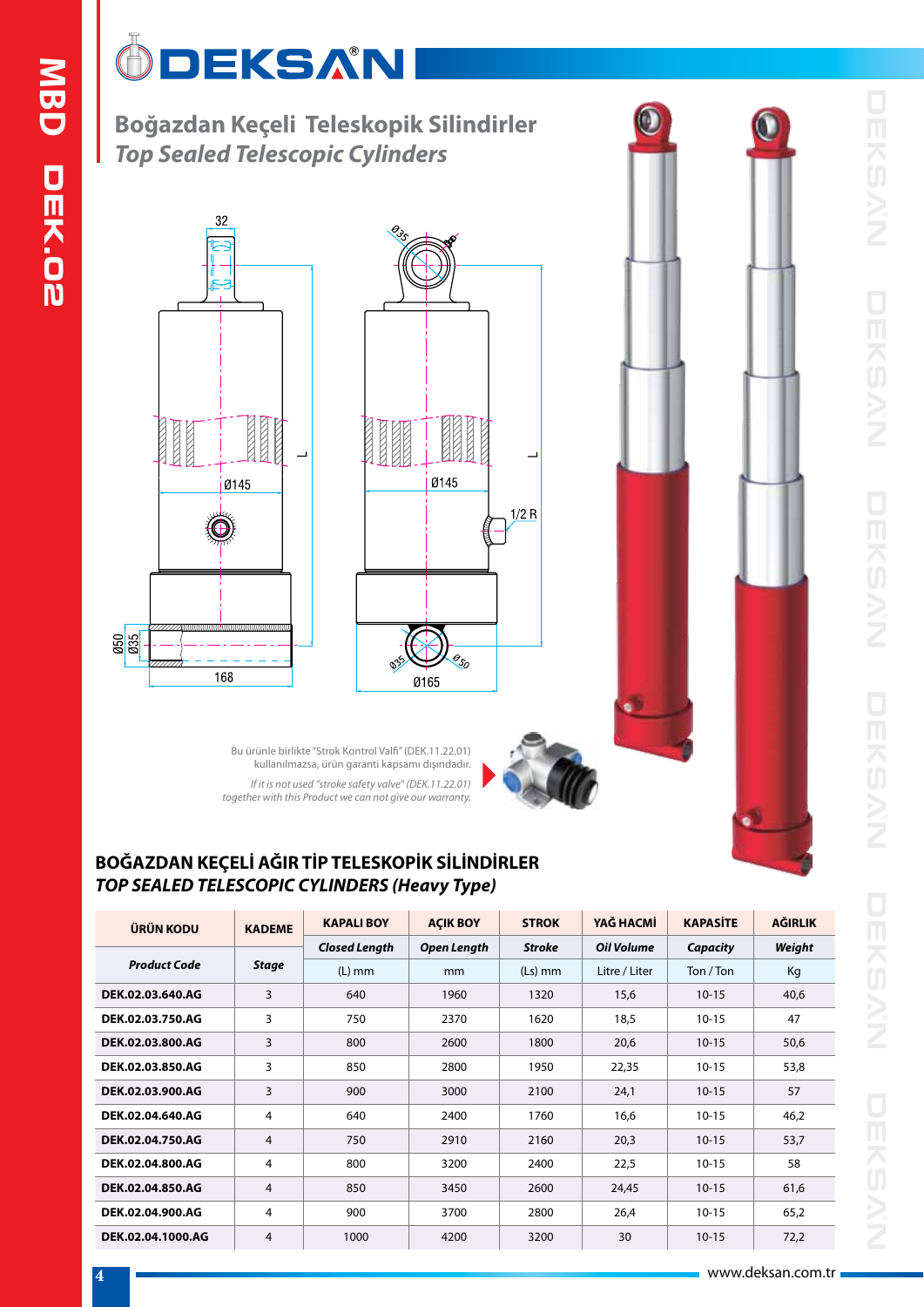









ÖDEKSAN

Bu ürünle birlikte "Strok Kontrol Valfi" (DEK.11.22.01) kullanılmazsa, ürün garanti kapsamı dışındadır. *If it is not used "stroke safety valve" (DEK.11.22.01) together with this Product we can not give our warranty.*

#### **BOĞAZDAN KEÇELİ AĞIR TİP TELESKOPİK SİLİNDİRLER** *TOP SEALED TELESCOPIC CYLINDERS (Heavy Type)*

| ÜRÜN KODU           | <b>KADEME</b> | <b>KAPALIBOY</b>     | <b>ACIK BOY</b> | <b>STROK</b>  | YAĞ HACMİ         | <b>KAPASITE</b> | AĞIRLIK |
|---------------------|---------------|----------------------|-----------------|---------------|-------------------|-----------------|---------|
|                     |               | <b>Closed Length</b> | Open Length     | <b>Stroke</b> | <b>Oil Volume</b> | Capacity        | Weight  |
| <b>Product Code</b> | <b>Stage</b>  | $(L)$ mm             | <sub>mm</sub>   | $(Ls)$ mm     | Litre / Liter     | Ton / Ton       | Kg      |
| DEK.02.05.640.AG    | 5             | 640                  | 2840            | 2200          | 17,5              | $10 - 15$       | 50,5    |
| DEK.02.05.750.AG    | 5             | 750                  | 3450            | 2700          | 21,3              | $10 - 15$       | 58,7    |
| DEK.02.05.800.AG    | 5             | 800                  | 3800            | 3000          | 24                | $10 - 15$       | 63.5    |
| DEK.02.05.850.AG    | 5             | 850                  | 4100            | 3250          | 25,85             | $10 - 15$       | 67.75   |
| DEK.02.05.900.AG    | 5             | 900                  | 4400            | 3500          | 27.7              | $10 - 15$       | 72      |
| DEK.02.05.1000.AG   | 5             | 1000                 | 5000            | 4000          | 31,5              | $10 - 15$       | 79.4    |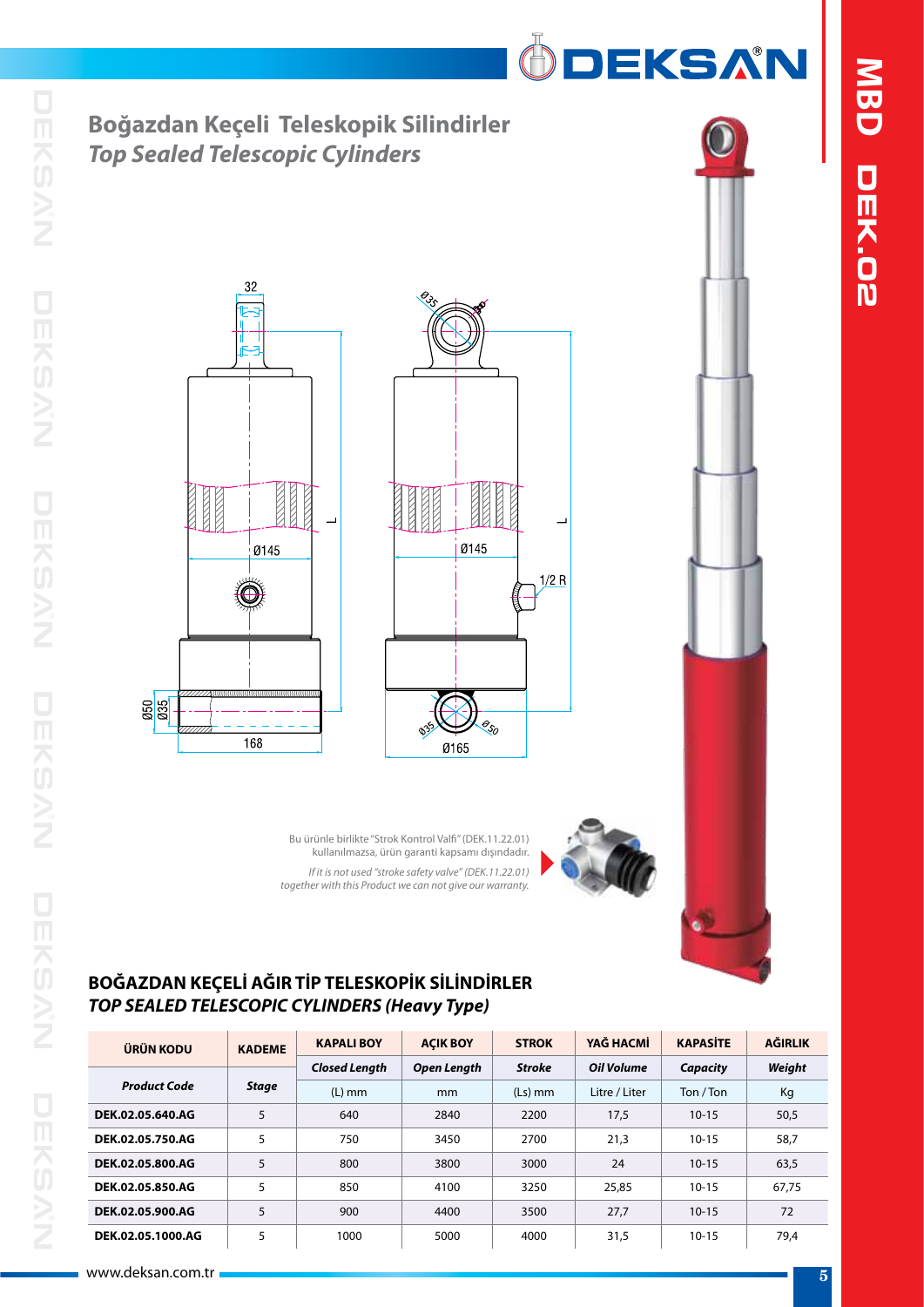# ÔDEKSAN

**Boğazdan Keçeli Teleskopik Silindirler** *Top Sealed Telescopic Cylinders*







Bu ürünle birlikte "Strok Kontrol Valfi" (DEK.11.22.01) kullanılmazsa, ürün garanti kapsamı dışındadır. *If it is not used "stroke safety valve" (DEK.11.22.01)*

*together with this Product we can not give our warranty.*

Not: Beşik isteğe bağlı olarak takılır *Not: Cradle Can be Fixed Upon Request*

Ġ

### **BOĞAZDAN KEÇELİ MAFSALLI TiP TELESKOPİK SİLİNDİRLER** *TOP SEALED TELESCOPIC CYLINDERS (With Universal Joint)*

| ÜRÜN KODU           | <b>KADEME</b> | <b>KAPALI BOY</b>    | <b>ACIK BOY</b> | <b>STROK</b><br>ØA |     | B   | <b>B1</b> | ØD  | YAĞ HACMİ         | <b>KAPASITE</b> | <b>AĞIRLIK</b> |
|---------------------|---------------|----------------------|-----------------|--------------------|-----|-----|-----------|-----|-------------------|-----------------|----------------|
|                     |               | <b>Closed Length</b> | Open Length     | <b>Stroke</b>      |     |     |           |     | <b>Oil Volume</b> | Capacity        | Weight         |
| <b>Product Code</b> | <b>Stage</b>  | $(L)$ mm             | mm              | $(Ls)$ mm          | mm  | mm  | mm        | mm  | Litre / Liter     | Ton / Ton       | Kg             |
| DEK.02.03.600.MFN   | 3             | 600                  | 1520            | 1320               |     | 155 | 235       | 125 | 10,9              | 7,5             | 38             |
| DEK.02.03.600.MFA   | 3             | 600                  | 1520            | 1320               | 165 | 175 | 255       | 145 | 15,6              | $10 - 15$       | 43             |
| DEK.02.04.600.MFN   | 4             | 600                  | 1960            | 1760               | 140 | 155 | 235       | 125 | 11,8              | 7,5             | 42             |
| DEK.02.04.600.MFA   | 4             | 600                  | 1960            | 1760               | 165 | 175 | 255       | 145 | 16,6              | $10 - 15$       | 48,7           |
| DEK.02.05.600.MFA   | 5             | 600                  | 2400            | 2200               | 165 | 175 | 255       | 145 | 16,6              | $10 - 15$       | 48,7           |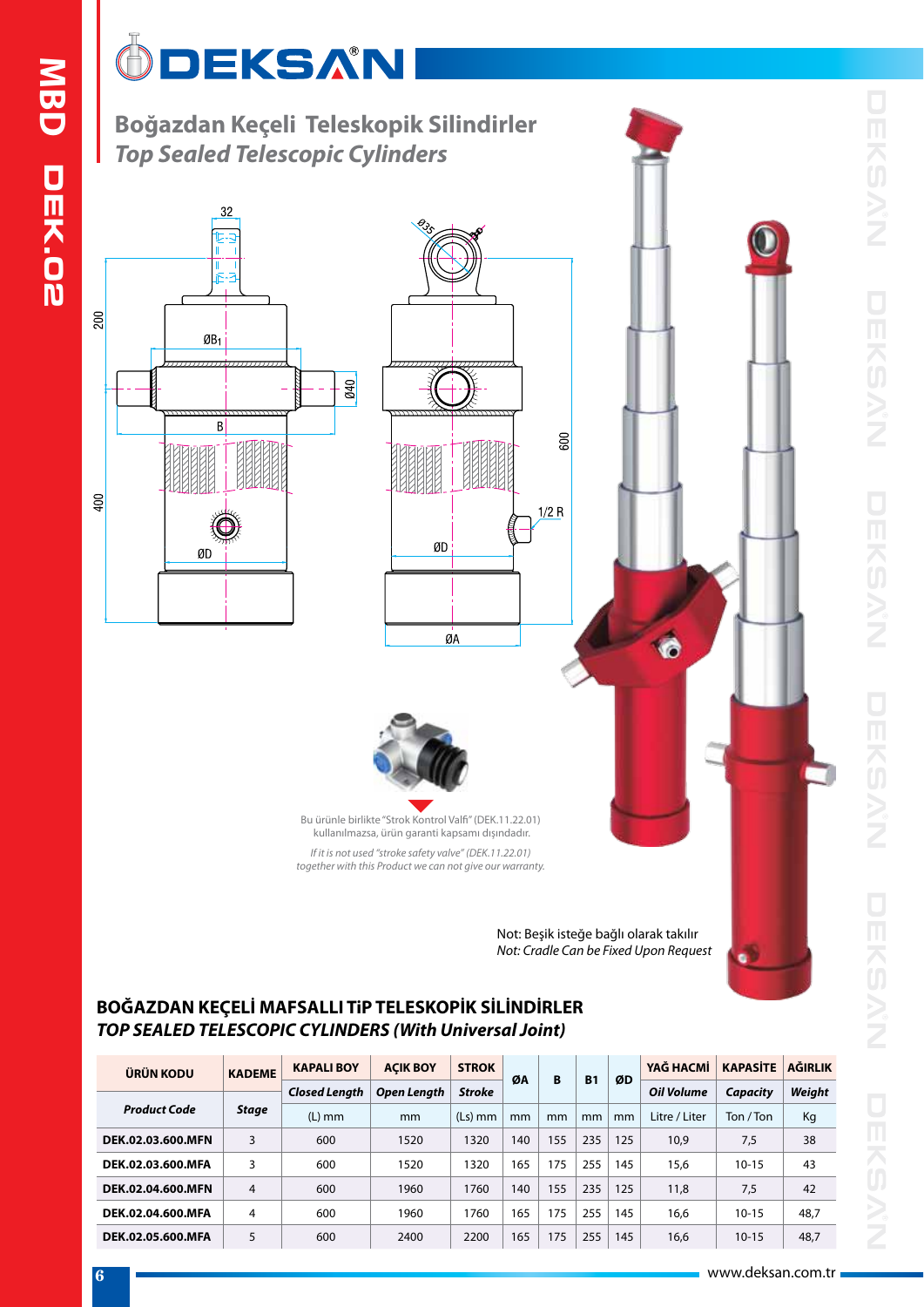

### HİDROLİK MAKİNA SANAYİ VE TİC. A.Ş. HYDRAULIC MACHINE INDUSTRY CO.

**YBD SERISI / YBD SERIES** Boğazdan Keçeli Teleskopik Silindirler **Top Sealed Telescopic Cylinders** 



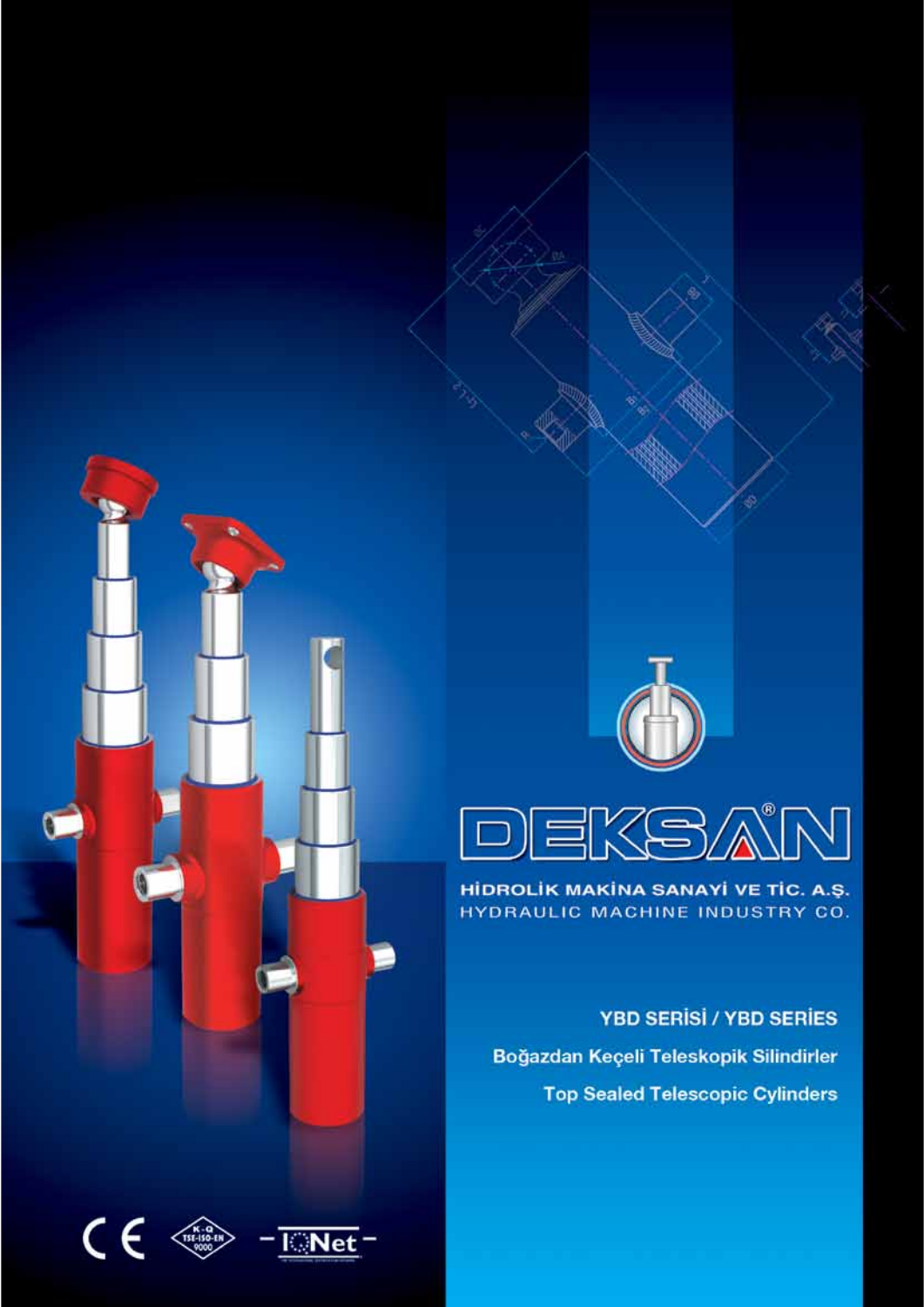### $\mathbb{G}$ **DEKSAN**

Boğazdan Keçeli Teleskopik Silindirler **Top Sealed Telescopic Cylinders** 



#### Size uygun bir teleskopik silindiri nasıl seçebilirsiniz? How to choose correct telescopic cylinder?

- $A^0$ Kasa Devirme Açısı
- Q Toplam Yük Miktarı (Ton)
- Diş Boru Çapı (mm) D
- F Kaldırma Gücü (Ton)
- Kasa Boyu (m) L
- L1 Kaldırma Gücü Uzaklığı (m)
- P Basınç (Bar)
- $R_{\odot}$ Açıya Göre Katsayı
- $A^0$ Tilt angle of case
- $\mathsf Q$ Total loading (Ton)
- D Tube outer diameter (mm)  $\mathsf F$ 
	- Lifting power (Ton)
- $\mathsf{L}% _{\mathcal{A}}^{\alpha}(\mathcal{A})\equiv\mathsf{L}_{\mathcal{A}}^{\alpha}(\mathcal{A})$ Length of case (m)
- $L1$ Distance of the lifting force (m)
- P Pressure (bar)  $\mathsf{R}$ Coefficient acc. to the angle
	- www.deksan.com.tr =

 $\vert 8$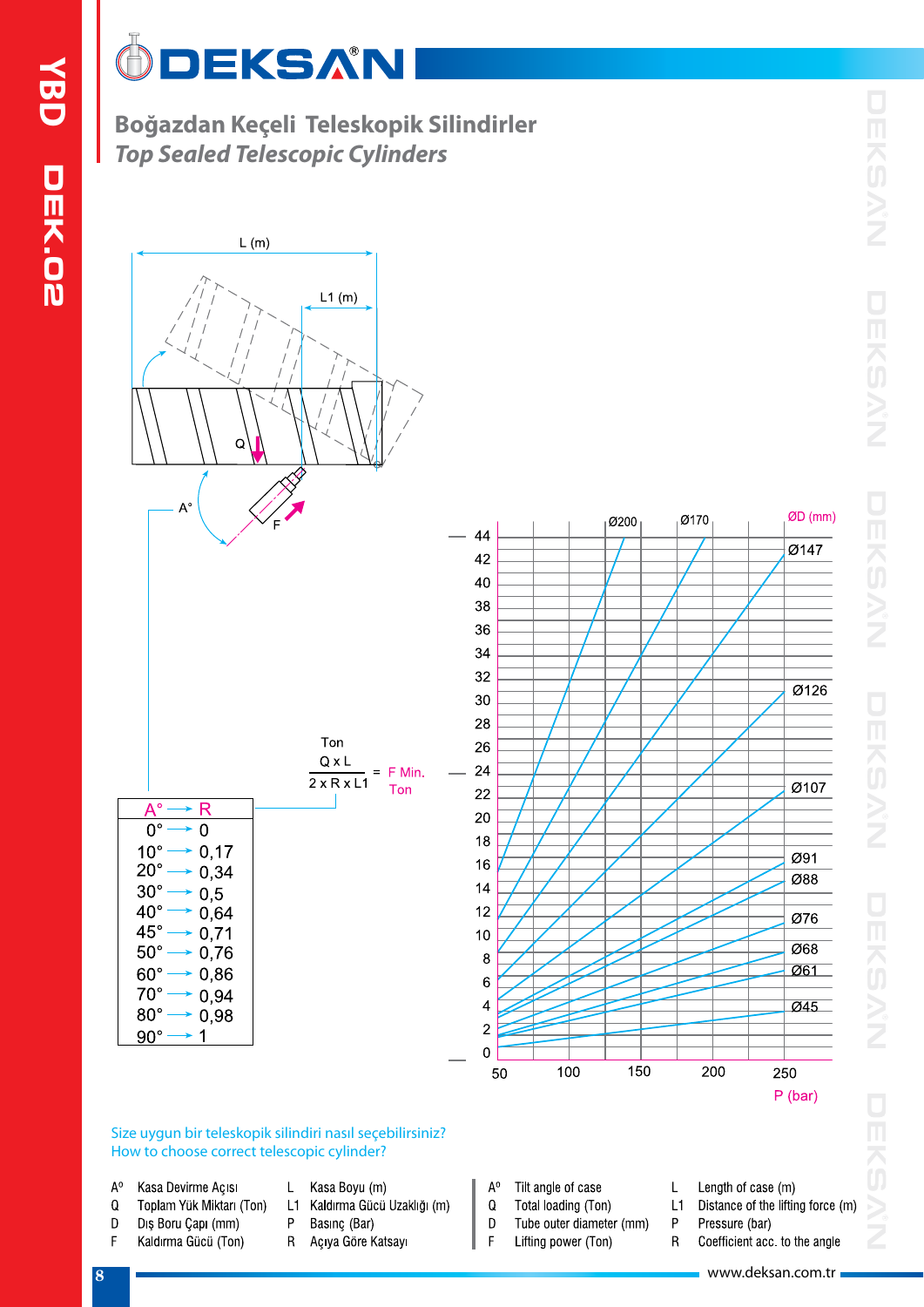



Bu ürünle birlikte "Strok Kontrol Valfi" (DEK.11.22.01) kullanılmazsa, ürün garanti kapsamı dışındadır. *If it is not used "stroke safety valve" (DEK.11.22.01) together with this Product we can not give our warranty.*

### **BOĞAZDAN KEÇELI AĞIR TİP TELESKOPİK SİLİNDİRLER** *TOP SEALED TELESCOPIC CYLINDERS (Heavy Type)*

| ÜRÜN KODU           | <b>KADEME</b> | <b>STROK</b>  | <b>KAPALI BOY</b>    | L1  | ØA | ØB | <b>B1</b> | <b>B2</b> | ØC  | ØD  | R   | YAĞ HACMİ         | <b>AĞIRLIK</b> |
|---------------------|---------------|---------------|----------------------|-----|----|----|-----------|-----------|-----|-----|-----|-------------------|----------------|
|                     |               | <b>Stroke</b> | <b>Closed Length</b> |     |    |    |           |           |     |     |     | <b>Oil Volume</b> | <b>Weight</b>  |
| <b>Product Code</b> | <b>Stage</b>  | $(Ls)$ mm     | $(L)$ mm             | mm  | mm | mm | mm        | mm        | mm  | mm  | inc | Lt                | Kg             |
| DEK.02.04.1810.L    | 4             | 1810          | 642                  | 200 | 45 | 50 | 198       | 298       | 85  | 175 | 1/2 | 25                | 100            |
| DEK.02.04.2250.L    | 4             | 2250          | 752                  | 203 | 45 | 50 | 198       | 298       | 85  | 175 | 1/2 | 31                | 115            |
| DEK.02.04.2200.L    | 4             | 2200          | 752                  | 200 | 45 | 50 | 238       | 338       | 104 | 202 | 1/2 | 41                | 125            |
| DEK.02.04.2146.L    | 4             | 2146          | 773                  | 325 | 65 | 65 | 280       | 410       | 123 | 232 | 3/4 | 49                | 185            |
| DEK.02.04.2546.L    | 4             | 2546          | 873                  | 325 | 65 | 65 | 280       | 410       | 119 | 232 | 3/4 | 58.5              | 203            |
| DEK.02.05.2705.L    | 5             | 2705          | 773                  | 325 | 65 | 65 | 280       | 410       | 119 | 232 | 3/4 | 58                | 190            |
| DEK.02.05.3205.L    | 5             | 3205          | 873                  | 325 | 65 | 65 | 280       | 410       | 119 | 232 | 3/4 | 69                | 210            |
| DEK.02.06.3867.L    | 6             | 3867          | 873                  | 325 | 65 | 65 | 280       | 410       | 110 | 232 | 3/4 | 65                | 229            |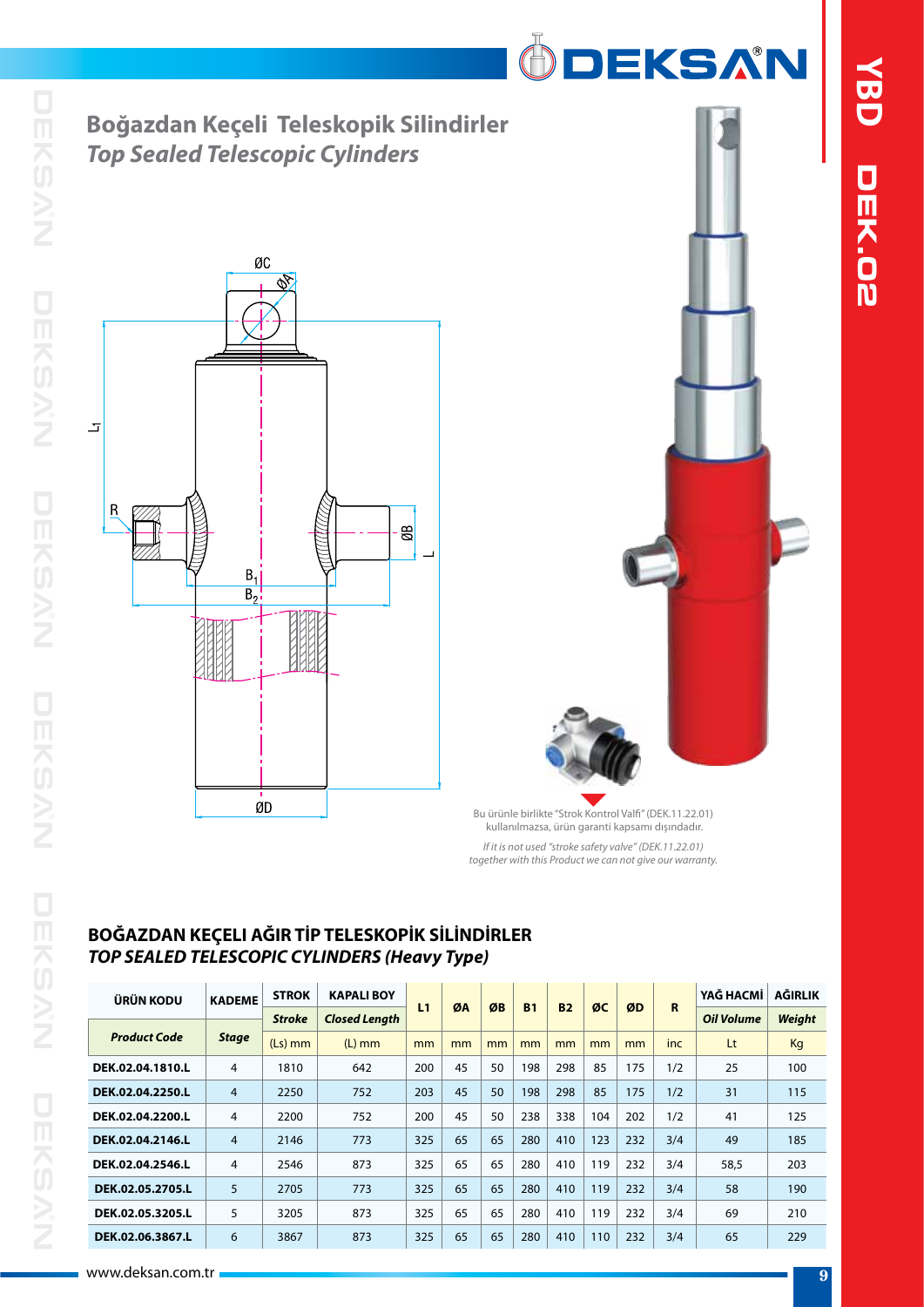# ÔDEKSAN

**Boğazdan Keçeli Teleskopik Silindirler** *Top Sealed Telescopic Cylinders*





Bu ürünle birlikte "Strok Kontrol Valfi" (DEK.11.22.01) kullanılmazsa, ürün garanti kapsamı dışındadır.

*If it is not used "stroke safety valve" (DEK.11.22.01) together with this Product we can not give our warranty.*

### **BOĞAZDAN KEÇELİ AĞIR TİP KÜRESEL BAŞLIKLI TELESKOPİK SİLİNDİRLER** *TOP SEALED SPHERICAL HEAD TELESCOPIC CYLINDERS (Heavy Type)*

| ÜRÜN KODU           | <b>KADEME</b>  | <b>STROK</b>  | <b>KAPALIBOY</b>     | <b>B1</b> | <b>B2</b> | ØD  | R    | YAĞ HACMİ         | AĞIRLIK       |
|---------------------|----------------|---------------|----------------------|-----------|-----------|-----|------|-------------------|---------------|
|                     |                | <b>Stroke</b> | <b>Closed Length</b> |           |           |     |      | <b>Oil Volume</b> | <b>Weight</b> |
| <b>Product Code</b> | <b>Stage</b>   | mm            | $(L)$ mm             | mm        | mm        | mm  | Inc. | Lt                | Kg            |
| DEK.02.04.1810.LR   | 4              | 1810          | 592                  | 198       | 298       | 175 | 1/2" | 25                | 100           |
| DEK.02.04.2250.LR   | $\overline{4}$ | 2250          | 702                  | 198       | 298       | 175 | 1/2" | 31                | 115           |
| DEK.02.04.2200.LR   | 4              | 2200          | 702                  | 238       | 338       | 202 | 1/2" | 41                | 125           |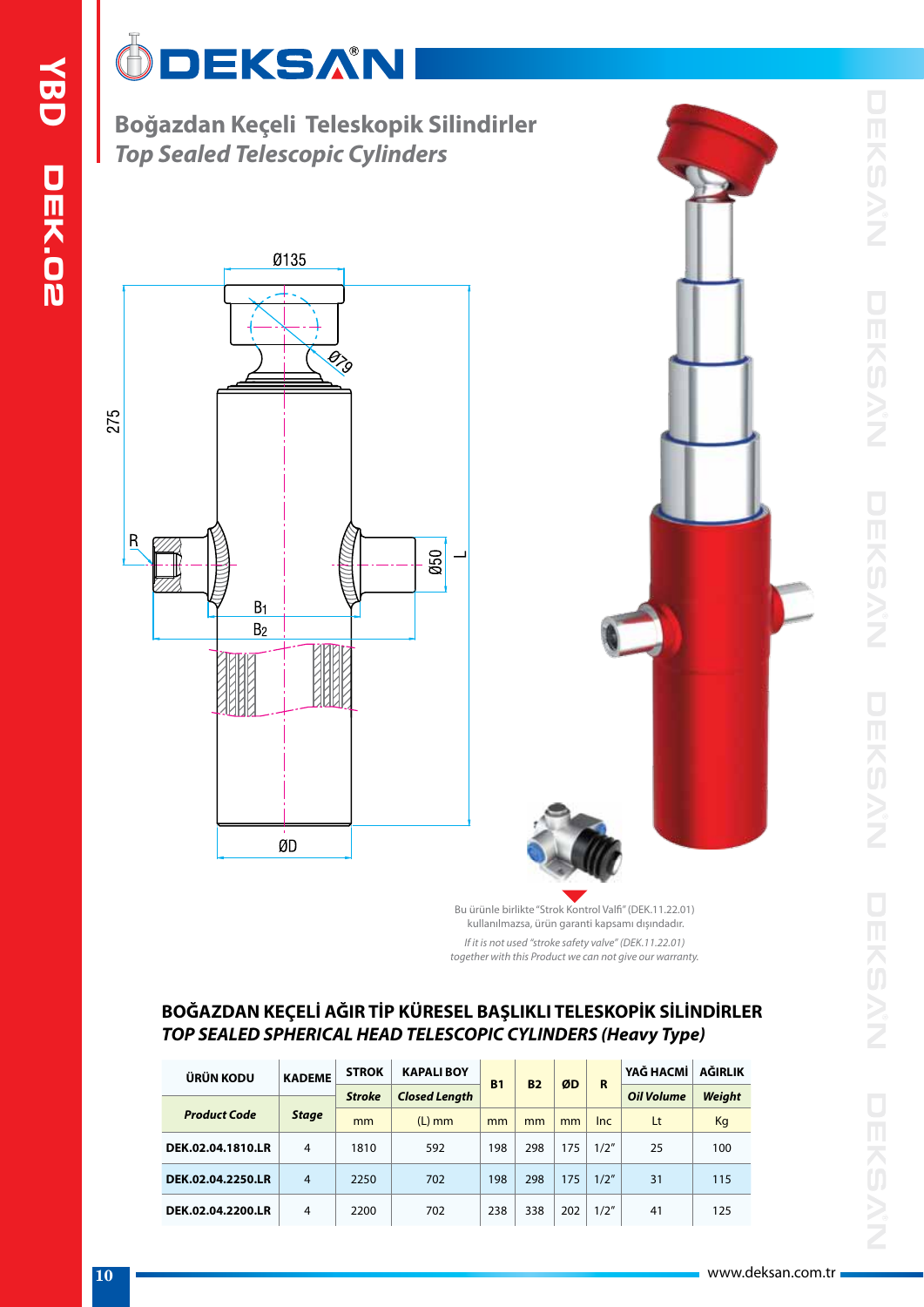## **Boğazdan Keçeli Teleskopik Silindirler** *Top Sealed Telescopic Cylinders*





ÖDEKSAN

Bu ürünle birlikte "Strok Kontrol Valfi" (DEK.11.22.01) kullanılmazsa, ürün garanti kapsamı dışındadır. *If it is not used "stroke safety valve" (DEK.11.22.01) together with this Product we can not give our warranty.*

#### **BOĞAZDAN KEÇELİ KÜRESEL BAŞLIKLI TELESKOPİK SİLİNDİRLER** *TOP SEALED SPHERICAL HEAD TELESCOPIC CYLINDERS (Normal)*

| <b>ÜRÜN KODU</b>    | <b>KADEME</b>  | <b>STROK</b><br><b>Stroke</b> | <b>KAPALI BOY</b>    |     | B  | <b>B1</b> | <b>B2</b> | ØD  | YAĞ HACMİ         | <b>AĞIRLIK</b> |
|---------------------|----------------|-------------------------------|----------------------|-----|----|-----------|-----------|-----|-------------------|----------------|
|                     |                |                               | <b>Closed Length</b> | ØL1 |    |           |           |     | <b>Oil Volume</b> | Weight         |
| <b>Product Code</b> | <b>Stage</b>   | mm                            | $(L)$ mm             | mm  | mm | mm        | mm        | mm  | Lt                | Kg             |
| DEK.02.95.0570.PN   | 3              | 570                           | 356                  | 143 | 45 | 115       | 205       | 95  | 2,5               | 17             |
| DEK.02.95.0912.PN   | 3              | 912                           | 472                  | 143 | 45 | 115       | 205       | 95  | 3,6               | 22             |
| DEK.02.95.0730.PN   | 3              | 730                           | 411                  | 180 | 40 | 128       | 208       | 95  | 3                 | 19             |
| DEK.02.95.1030.PN   | 3              | 1030                          | 512                  | 180 | 40 | 128       | 208       | 95  | 4                 | 23             |
| DEK.02.110.0726.PN  | $\overline{4}$ | 726                           | 986                  | 146 | 40 | 128       | 208       | 110 | 3,6               | 19             |
| DEK.02.110.1190.PN  | $\overline{4}$ | 1190                          | 472                  | 146 | 45 | 128       | 218       | 110 | 6,5               | 26             |
| DEK.02.110.0945.PN  | $\overline{4}$ | 945                           | 411                  | 186 | 40 | 128       | 208       | 110 | 5                 | 22             |
| DEK.02.128.0875.PN  | 5              | 875                           | 351                  | 186 | 45 | 148       | 238       | 128 | 5,2               | 26,5           |
| DEK.02.128.1150.PN  | 5              | 1150                          | 406                  | 186 | 45 | 148       | 238       | 128 | 7,7               | 30             |
| DEK.02.128.1475.PN  | 5              | 1475                          | 487                  | 139 | 45 | 148       | 238       | 128 | 9,9               | 34,5           |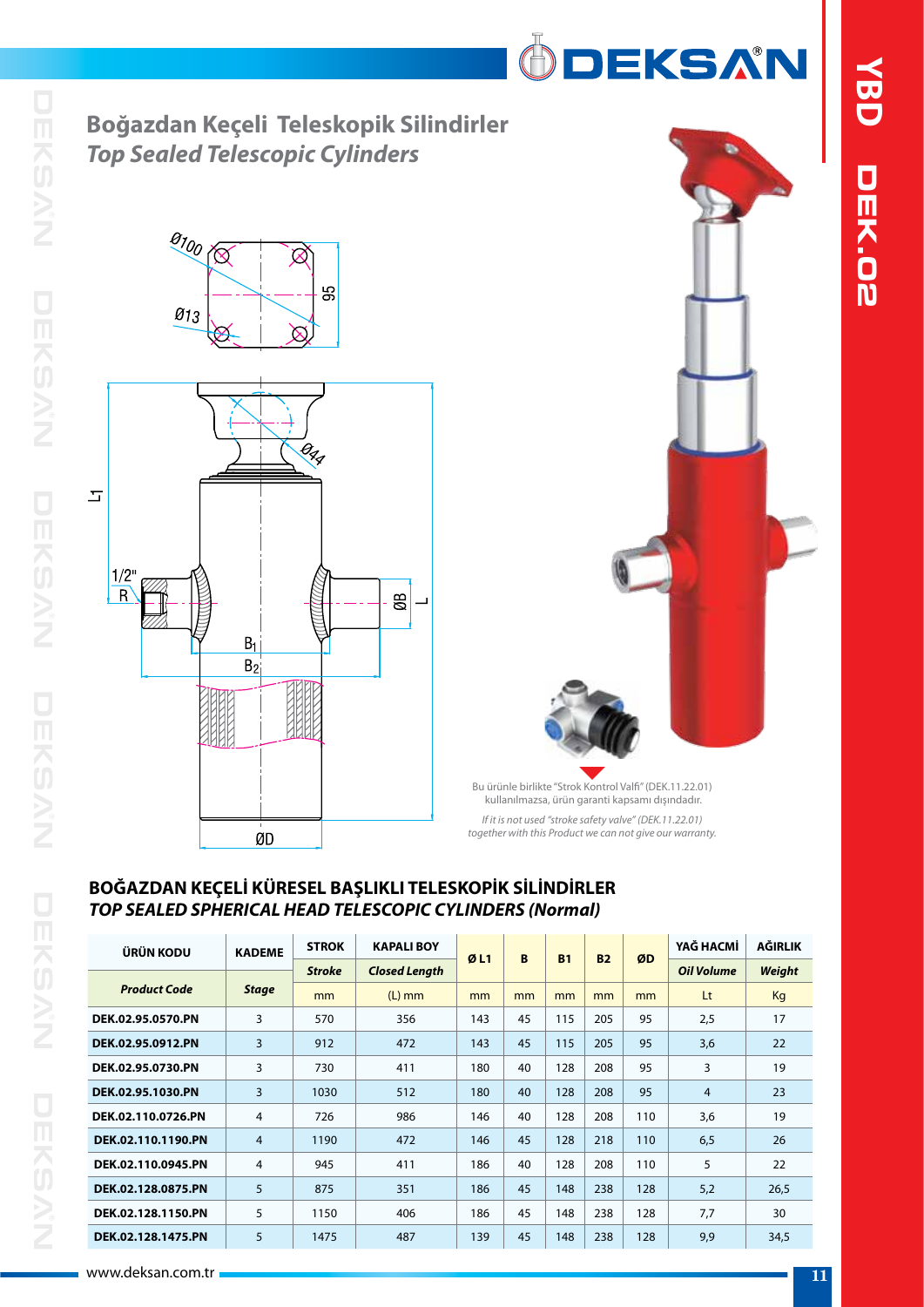### $\overline{\mathbb{G}}$ DEKSAN

**Boğazdan Keçeli Teleskopik Silindirler** *Top Sealed Telescopic Cylinders*





Bu ürünle birlikte "Strok Kontrol Valfi" (DEK.11.22.01) kullanılmazsa, ürün garanti kapsamı dışındadır. *If it is not used "stroke safety valve" (DEK.11.22.01) together with this Product we can not give our warranty.*

### **BOĞAZDAN KEÇELİ KÜRESEL BAŞLIKLI TELESKOPİK SİLİNDİRLER** *TOP SEALED SPHERICAL HEAD TELESCOPIC CYLINDERS (Normal)*

| ÜRÜN KODU           | <b>KADEME</b>  | <b>STROK</b>  | <b>KAPALI BOY</b>    |     |                |    |    |           |           |     |     |        | YAĞ HACMİ         | AĞIRLIK |
|---------------------|----------------|---------------|----------------------|-----|----------------|----|----|-----------|-----------|-----|-----|--------|-------------------|---------|
|                     |                | <b>Stroke</b> | <b>Closed Length</b> | L1  | L <sub>2</sub> | ØA | ØB | <b>B1</b> | <b>B2</b> | ØC  | ØD  | R      | <b>Oil Volume</b> | Weight  |
| <b>Product Code</b> | <b>Stage</b>   | mm            | $(L)$ mm             | mm  | mm             | mm | mm | mm        | mm        | mm  | mm  | Inc.   | Lt                | Kg      |
| DEK.02.80.0390.R    | 2              | 390           | 363                  | 140 |                | 44 | 25 | 98        | 148       | 75  | 80  | 16x1.5 | 1                 | 11.7    |
| DEK.02.80.0500.R    | $\overline{2}$ | 500           | 418                  | 140 |                | 44 | 25 | 98        | 148       | 75  | 80  | 16x1.5 | 1,3               | 12      |
| DEK.02.80.0620.R    | 2              | 620           | 479                  | 147 |                | 44 | 40 | 100       | 180       | 75  | 80  | 1/2"   | 1,6               | 15      |
| DEK.02.80.0700.R    | $\overline{2}$ | 700           | 519                  | 140 |                | 44 | 40 | 100       | 180       | 75  | 80  | 1/2"   | $\overline{2}$    | 16      |
| DEK.02.80.0820.R    | 2              | 820           | 579                  | 147 |                | 44 | 40 | 100       | 180       | 75  | 80  | 1/2"   | 2,1               | 18      |
| DEK.02.95.0595.R    | $\overline{2}$ | 595           | 496                  | 167 |                | 55 | 45 | 115       | 205       | 95  | 95  | 1/2"   | 2,5               | 23      |
| DEK.02.95.0795.R    | 2              | 795           | 596                  | 167 |                | 55 | 45 | 115       | 205       | 95  | 95  | 1/2"   | 3.3               | 26      |
| DEK.02.95.0570.R    | 3              | 570           | 363                  | 150 |                | 44 | 45 | 115       | 205       | 75  | 95  | 1/2"   | 1.9               | 15      |
| DEK.02.95.0910.R    | 3              | 910           | 479                  | 150 |                | 44 | 45 | 115       | 205       | 75  | 95  | 1/2"   | 3,1               | 20      |
| DEK.02.105.0950.R   | $\overline{2}$ | 950           | 684                  | 157 | 247            | 66 | 45 | 128       | 218       | 115 | 108 | 1/2"   | 5,1               | 43      |
| DEK.02.105.0875.R   | 3              | 875           | 496                  | 170 | 260            | 55 | 45 | 128       | 218       | 95  | 108 | 1/2"   | 4,5               | 28      |
| DEK.02.105.1060.R   | 3              | 1060          | 559                  | 170 | 260            | 55 | 45 | 128       | 218       | 95  | 108 | 1/2"   | 5,5               | 31      |
| DEK.02.105.1190.R   | 4              | 1190          | 479                  | 153 | 243            | 44 | 45 | 128       | 218       | 75  | 108 | 1/2"   | 5                 | 25      |
| DEK.02.128.0930.R   | $\overline{2}$ | 930           | 709                  | 187 | 277            | 79 | 45 | 148       | 238       | 135 | 128 | 1/2"   | 7.8               | 41      |
| DEK.02.128.0895.R   | 3              | 895           | 508                  | 160 | 250            | 66 | 45 | 148       | 238       | 115 | 128 | 1/2"   | 6,2               | 37      |
| DEK.02.128.1160.R   | $\overline{3}$ | 1160          | 597                  | 160 | 250            | 66 | 45 | 148       | 238       | 115 | 128 | 1/2"   | 8                 | 48      |
| DEK.02.128.1300.R   | 3              | 1300          | 643                  | 160 | 250            | 66 | 45 | 148       | 238       | 115 | 128 | 1/2"   | 9                 | 49      |
| DEK.02.128.1380.R   | 4              | 1380          | 554                  | 173 | 263            | 55 | 45 | 198       | 288       | 95  | 128 | 1/2"   | 8.4               | 40      |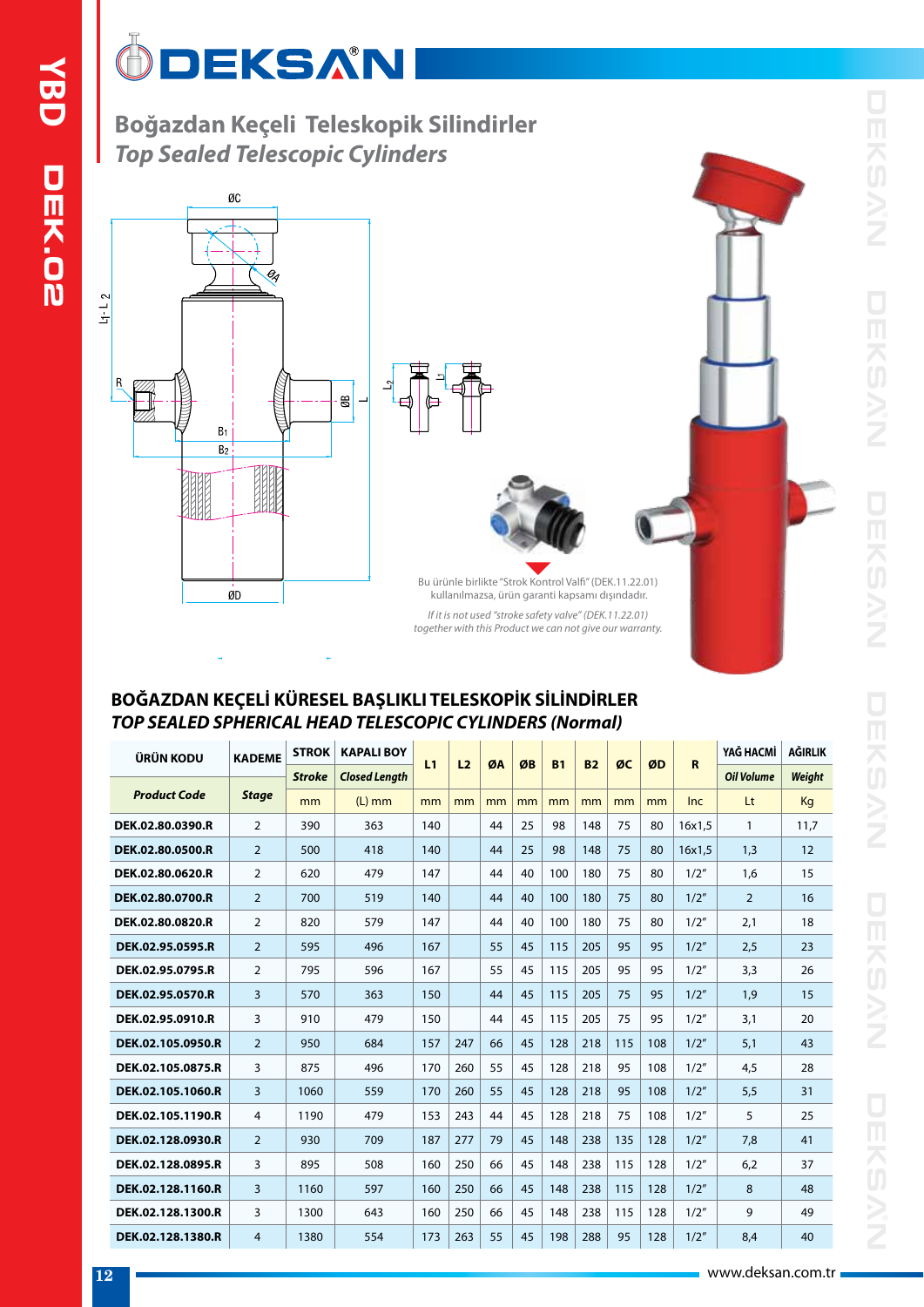ÖDEKSAN

# **Boğazdan Keçeli Teleskopik Silindirler** *Top Sealed Telescopic Cylinders*





Bu ürünle birlikte "Strok Kontrol Valfi" (DEK.11.22.01) kullanılmazsa, ürün garanti kapsamı dışındadır. *If it is not used "stroke safety valve" (DEK.11.22.01)*

*together with this Product we can not give our warranty.*

| ÜRÜN KODU           | <b>KADEME</b>  | <b>STROK</b>  | <b>KAPALI BOY</b>    | L1  | L <sub>2</sub> | ØA | ØB | <b>B1</b> | <b>B2</b> | ØC  | ØD  | $\mathbf R$ | YAĞ HACMİ         | <b>AĞIRLIK</b> |
|---------------------|----------------|---------------|----------------------|-----|----------------|----|----|-----------|-----------|-----|-----|-------------|-------------------|----------------|
|                     |                | <b>Stroke</b> | <b>Closed Length</b> |     |                |    |    |           |           |     |     |             | <b>Oil Volume</b> | <b>Weight</b>  |
| <b>Product Code</b> | <b>Stage</b>   | $(Ls)$ mm     | $(L)$ mm             | mm  | mm             | mm | mm | mm        | mm        | mm  | mm  | <b>Inc</b>  | Lt                | Kg             |
| DEK.02.150.1125.R   | 3              | 1125          | 619                  | 190 | 280            | 79 | 45 | 170       | 260       | 135 | 150 | 1/2         | 11.2              | 59             |
| DEK.02.150.1280.R   | 3              | 1280          | 665                  | 190 | 280            | 79 | 45 | 170       | 260       | 135 | 150 | 1/2         | 12,6              | 64             |
| DEK.02.150.1380.R   | 3              | 1380          | 704                  | 190 | 280            | 79 | 45 | 170       | 260       | 135 | 150 | 1/2         | 13,8              | 58             |
| DEK.02.150.1710.R   | 3              | 1710          | 814                  | 180 | 270            | 79 | 45 | 170       | 260       | 135 | 150 | 1/2         | 17                | 72             |
| DEK.02.150.0910.R   | 4              | 910           | 439                  | 163 | 163            | 66 | 45 | 170       | 260       | 115 | 150 | 1/2         | 7,7               | 43             |
| DEK.02.150.1520.R   | 4              | 1520          | 592                  | 163 | 253            | 66 | 45 | 148       | 238       | 115 | 150 | 1/2         | 12,9              | 61             |
| DEK.02.150.1705.R   | 4              | 1705          | 638                  | 163 | 253            | 66 | 45 | 170       | 260       | 115 | 150 | 1/2         | 14,5              | 64             |
| DEK.02.150.1860.R   | 4              | 1860          | 677                  | 163 | 253            | 66 | 45 | 170       | 260       | 115 | 150 | 1/2         | 15,8              | 64             |
| DEK.02.150.2305.R   | 4              | 2305          | 787                  | 153 | 243            | 66 | 45 | 170       | 260       | 115 | 150 | 1/2         | 19,7              | 81             |
| DEK.02.178.1670.R   | 3              | 1670          | 819                  |     | 270            | 79 | 50 | 198       | 298       | 135 | 178 | 1/2         | 23,2              | 99             |
| DEK.02.178.1470.R   | 4              | 1470          | 627                  |     | 273            | 79 | 50 | 170       | 270       | 135 | 178 | 1/2         | 17,6              | 77             |
| DEK.02.178.1810.R   | 4              | 1810          | 712                  |     | 273            | 79 | 50 | 198       | 298       | 135 | 178 | 1/2         | 21,7              | 88             |
| DEK.02.178.2250.R   | 4              | 2250          | 822                  |     | 273            | 79 | 50 | 198       | 298       | 135 | 178 | 1/2         | 27                | 103            |
| DEK.02.201.2600.R   | $\overline{4}$ | 2600          | 924                  |     | 275            | 79 | 50 | 238       | 338       | 135 | 201 | 1/2         | 46                | 151            |
| DEK.02.204.2200.R   | 4              | 2200          | 822                  |     | 273            | 79 | 50 | 238       | 338       | 135 | 204 | 1/2         | 36                | 134            |
| DEK.02.204.1805.R   | 5              | 1805          | 630                  |     | 276            | 79 | 50 | 238       | 338       | 135 | 204 | 1/2         | 25,8              | 108            |
| DEK.02.204.2230.R   | 5              | 2230          | 715                  |     | 276            | 79 | 50 | 238       | 338       | 135 | 204 | 1/2         | 31,9              | 120            |
| DEK.02.204.2780.R   | 5              | 2780          | 825                  |     | 276            | 79 | 50 | 238       | 338       | 135 | 204 | 1/2         | 39,9              | 146            |

### **BOĞAZDAN KEÇELİ KÜRESEL BAŞLIKLI TELESKOPİK SİLİNDİRLER** *TOP SEALED SPHERICAL HEAD TELESCOPIC CYLINDERS (Normal)*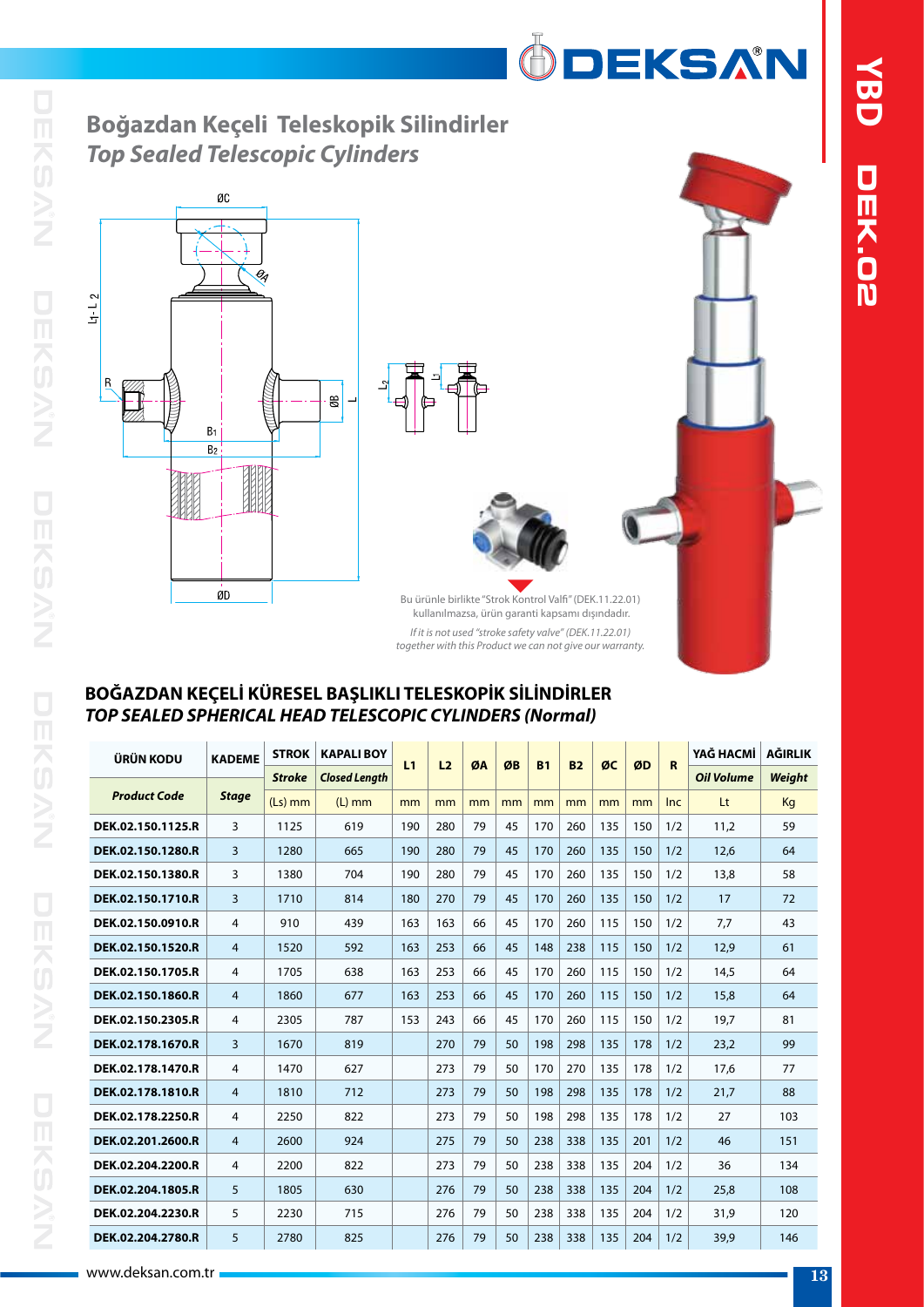### $\overline{\mathbb{O}}$ **DEKSAN**

**Boğazdan Keçeli Teleskopik Silindirler** *Top Sealed Telescopic Cylinders*







Bu ürünle birlikte "Strok Kontrol Valfi" (DEK.11.22.01) kullanılmazsa, ürün garanti kapsamı dışındadır. *If it is not used "stroke safety valve" (DEK.11.22.01) together with this Product we can not give our warranty.*

### **BOĞAZDAN KEÇELI TELESKOPİK SİLİNDİRLER** *TOP SEALED TELESCOPIC CYLINDERS*

| ÜRÜN KODU           | <b>KADEME</b>  | <b>STROK</b>  | <b>KAPALI BOY</b><br>L1<br><b>Closed</b> |     |                |                |    |    |           |           |    |     | YAĞ HACMİ  | AĞIRLIK           |               |
|---------------------|----------------|---------------|------------------------------------------|-----|----------------|----------------|----|----|-----------|-----------|----|-----|------------|-------------------|---------------|
|                     |                | <b>Stroke</b> | Length                                   |     | L <sub>2</sub> | L <sub>3</sub> | ØA | ØB | <b>B1</b> | <b>B2</b> | ØC | ØD  | R          | <b>Oil Volume</b> | <b>Weight</b> |
| <b>Product Code</b> | <b>Stage</b>   | $(LS)$ mm     | $(L)$ mm                                 | mm  | mm             | mm             | mm | mm | mm        | mm        | mm | mm  | <b>Inc</b> | Lt                | Kg            |
| DEK.02.80.0390      | 2              | 390           | 323                                      | 100 |                | 283            | 26 | 25 | 98        | 256       | 42 | 80  | 16x1.5     | 1                 | 10.4          |
| DEK.02.80.0500      | $\overline{2}$ | 500           | 378                                      | 100 |                | 338            | 26 | 25 | 98        | 256       | 42 | 80  | 16x1.5     | 1,3               | 12,3          |
| DEK.02.80.0620      | 2              | 620           | 439                                      | 107 |                | 399            | 26 | 40 | 100       | 180       | 42 | 80  | 1/2        | 1,6               | 12,1          |
| DEK.02.80.0700      | $\overline{2}$ | 700           | 479                                      | 100 |                | 439            | 26 | 40 | 100       | 180       | 42 | 80  | 1/2        | 2                 | 16,3          |
| DEK.02.80.0820      | 2              | 820           | 539                                      | 107 |                | 499            | 26 | 40 | 100       | 180       | 42 | 80  | 1/2        | 2,1               | 18,2          |
| DEK.02.95.0595      | $\overline{2}$ | 595           | 436                                      | 107 |                | 396            | 31 | 45 | 115       | 205       | 57 | 95  | 1/2        | 2,5               | 23            |
| DEK.02.95.0795      | 2              | 795           | 536                                      | 107 |                | 496            | 26 | 45 | 115       | 205       | 57 | 95  | 1/2        | 3,3               | 26            |
| DEK.02.95.0570      | 3              | 570           | 323                                      | 110 |                | 283            | 26 | 45 | 115       | 205       | 42 | 95  | 1/2        | 1,9               | 15.4          |
| DEK.02.95.0910      | 3              | 910           | 439                                      | 110 |                | 399            | 26 | 40 | 115       | 205       | 42 | 95  | 1/2        | 3,1               | 20.8          |
| DEK.02.105.0950     | $\overline{2}$ | 950           | 634                                      | 107 | 197            | 589            | 36 | 45 | 128       | 218       | 67 | 105 | 1/2        | 5,1               | 40            |
| DEK.02.105.0875     | 3              | 875           | 436                                      | 110 | 200            | 391            | 31 | 40 | 128       | 218       | 57 | 105 | 1/2        | 4,5               | 26            |
| DEK.02.105.1060     | 3              | 1060          | 499                                      | 110 | 200            | 454            | 36 | 45 | 128       | 218       | 57 | 105 | 1/2        | 5,5               | 30.1          |
| DEK.02.105.1190     | 4              | 1190          | 439                                      | 113 | 203            | 394            | 36 | 45 | 128       | 218       | 42 | 105 | 1/2        | 5                 | 25            |
| DEK.02.128.0930     | $\overline{2}$ | 930           | 629                                      | 107 | 194            | 584            | 36 | 45 | 148       | 238       | 87 | 128 | 1/2        | 7.8               | 41            |
| DEK.02.128.0895     | 3              | 895           | 458                                      | 110 | 200            | 413            | 36 | 45 | 148       | 238       | 65 | 128 | 1/2        | 6,2               | 37            |
| DEK.02.128.1160     | 3              | 1160          | 547                                      | 110 | 200            | 502            | 36 | 45 | 148       | 238       | 67 | 128 | 1/2        | 8                 | 45            |
| DEK.02.128.1300     | 3              | 1300          | 593                                      | 110 | 200            | 548            | 36 | 45 | 148       | 238       | 67 | 128 | 1/2        | 9                 | 49            |
| DEK.02.128.1380     | 4              | 1380          | 494                                      | 113 | 209            | 449            | 36 | 45 | 148       | 238       | 57 | 128 | 1/2        | 8,4               | 40            |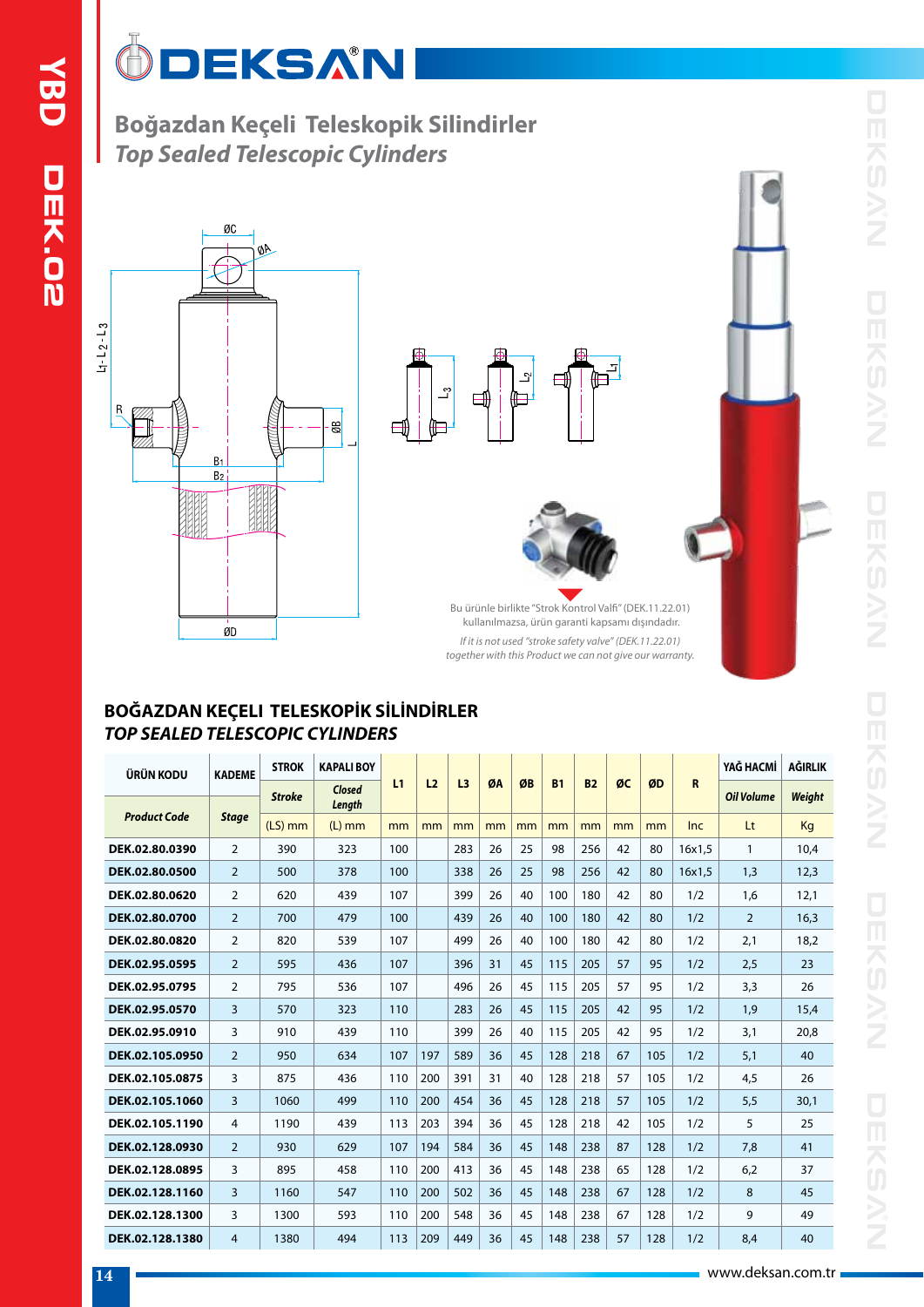# **Boğazdan Keçeli Teleskopik Silindirler** *Top Sealed Telescopic Cylinders*







ÖDEKSAN

Bu ürünle birlikte "Strok Kontrol Valfi" (DEK.11.22.01) kullanılmazsa, ürün garanti kapsamı dışındadır. *If it is not used "stroke safety valve" (DEK.11.22.01) together with this Product we can not give our warranty.*

### **BOĞAZDAN KEÇELI TELESKOPİK SİLİNDİRLER** *TOP SEALED TELESCOPIC CYLINDERS*

| ÜRÜN KODU           | <b>KADEME</b>  | <b>STROK</b>  | <b>KAPALI BOY</b>    |     |                |                |    |    |           |           |     |     |            | YAĞ HACMİ         | AĞIRLIK |
|---------------------|----------------|---------------|----------------------|-----|----------------|----------------|----|----|-----------|-----------|-----|-----|------------|-------------------|---------|
|                     |                | <b>Stroke</b> | <b>Closed Length</b> | L1  | L <sub>2</sub> | L <sub>3</sub> | ØA | ØB | <b>B1</b> | <b>B2</b> | ØC  | ØD  | R          | <b>Oil Volume</b> | Weight  |
| <b>Product Code</b> | <b>Stage</b>   | $(LS)$ mm     | $(L)$ mm             | mm  | mm             | mm             | mm | mm | mm        | mm        | mm  | mm  | <b>Inc</b> | Lt                | Kg      |
| DEK.02.150.1125     | 3              | 1125          | 539                  | 110 | 200            | 494            | 36 | 45 | 170       | 260       | 87  | 150 | 1/2        | 11,2              | 52      |
| DEK.02.150.1260     | 3              | 1260          | 585                  | 110 | 200            | 540            | 36 | 45 | 170       | 260       | 87  | 150 | 1/2        | 12.6              | 55      |
| DEK.02.150.1380     | 3              | 1380          | 624                  | 110 | 200            | 579            | 36 | 45 | 170       | 260       | 87  | 150 | 1/2        | 13,8              | 58      |
| DEK.02.150.1710     | 3              | 1710          | 744                  | 110 | 200            |                | 45 | 45 | 170       | 260       | 87  | 150 | 1/2        | 17                | 72      |
| DEK.02.150.1520     | 4              | 1520          | 542                  | 113 | 203            | 497            | 36 | 45 | 170       | 260       | 67  | 150 | 1/2        | 12.9              | 61      |
| DEK.02.150.1705     | 4              | 1705          | 588                  | 113 | 203            | 543            | 36 | 45 | 170       | 260       | 67  | 150 | 1/2        | 14.5              | 64      |
| DEK.02.150.1860     | 4              | 1860          | 627                  | 113 | 203            | 582            | 36 | 45 | 170       | 260       | 67  | 150 | 1/2        | 15.8              | 71      |
| DEK.02.150.2305     | 4              | 2305          | 747                  | 113 | 203            |                | 36 | 45 | 170       | 260       | 67  | 150 | 1/2        | 19,7              | 81      |
| DEK.02.178.1670     | 3              | 1670          | 479                  |     | 200            |                | 45 | 50 | 198       | 298       | 102 | 178 | 1/2        | 23,2              | 99      |
| DEK.02.178.1470     | 4              | 1470          | 557                  |     | 203            | 494            | 45 | 50 | 198       | 298       | 87  | 178 | 1/2        | 17,6              | 77      |
| DEK.02.178.1810     | 4              | 1810          | 642                  |     | 203            | 579            | 45 | 50 | 198       | 298       | 87  | 178 | 1/2        | 21,7              | 88      |
| DEK.02.178.2250     | $\overline{4}$ | 2250          | 752                  |     | 203            |                | 45 | 50 | 198       | 298       | 87  | 178 | 1/2        | 27                | 103     |
| DEK.02.200.1760     | 4              | 1760          | 642                  |     | 203            |                | 45 | 50 | 238       | 388       | 102 | 200 | 1/2        | 29,5              | 116     |
| DEK.02.200.2200     | 4              | 2200          | 752                  |     | 203            |                | 45 | 50 | 238       | 338       | 102 | 200 | 1/2        | 36                | 134     |
| DEK.02.200.2590     | 4              | 2590          | 852                  |     | 203            |                | 45 | 50 | 238       | 338       | 102 | 200 | 1/2        | 46                | 130     |
| DEK.02.200.2780     | $\overline{4}$ | 2780          | 899                  |     | 203            |                | 45 | 50 | 238       | 388       | 102 | 200 | 1/2        | 48,5              | 160     |
| DEK.02.200.1805     | 5              | 1805          | 560                  |     | 206            |                | 45 | 50 | 238       | 338       | 87  | 200 | 1/2        | 25,8              | 104     |
| DEK.02.200.2035     | 5              | 2035          | 606                  |     | 206            |                | 45 | 50 | 238       | 338       | 87  | 200 | 1/2        | 29                | 111     |
| DEK.02.200.2230     | 5              | 2230          | 645                  |     | 206            |                | 45 | 50 | 238       | 338       | 87  | 200 | 1/2        | 31,9              | 120     |
| DEK.02.200.2470     | 5              | 2470          | 693                  |     | 206            |                | 45 | 50 | 238       | 338       | 87  | 200 | 1/2        | 36                | 130     |
| DEK.02.200.2780     | 5              | 2780          | 755                  |     | 206            |                | 45 | 50 | 238       | 338       | 87  | 200 | 1/2        | 39,9              | 140     |